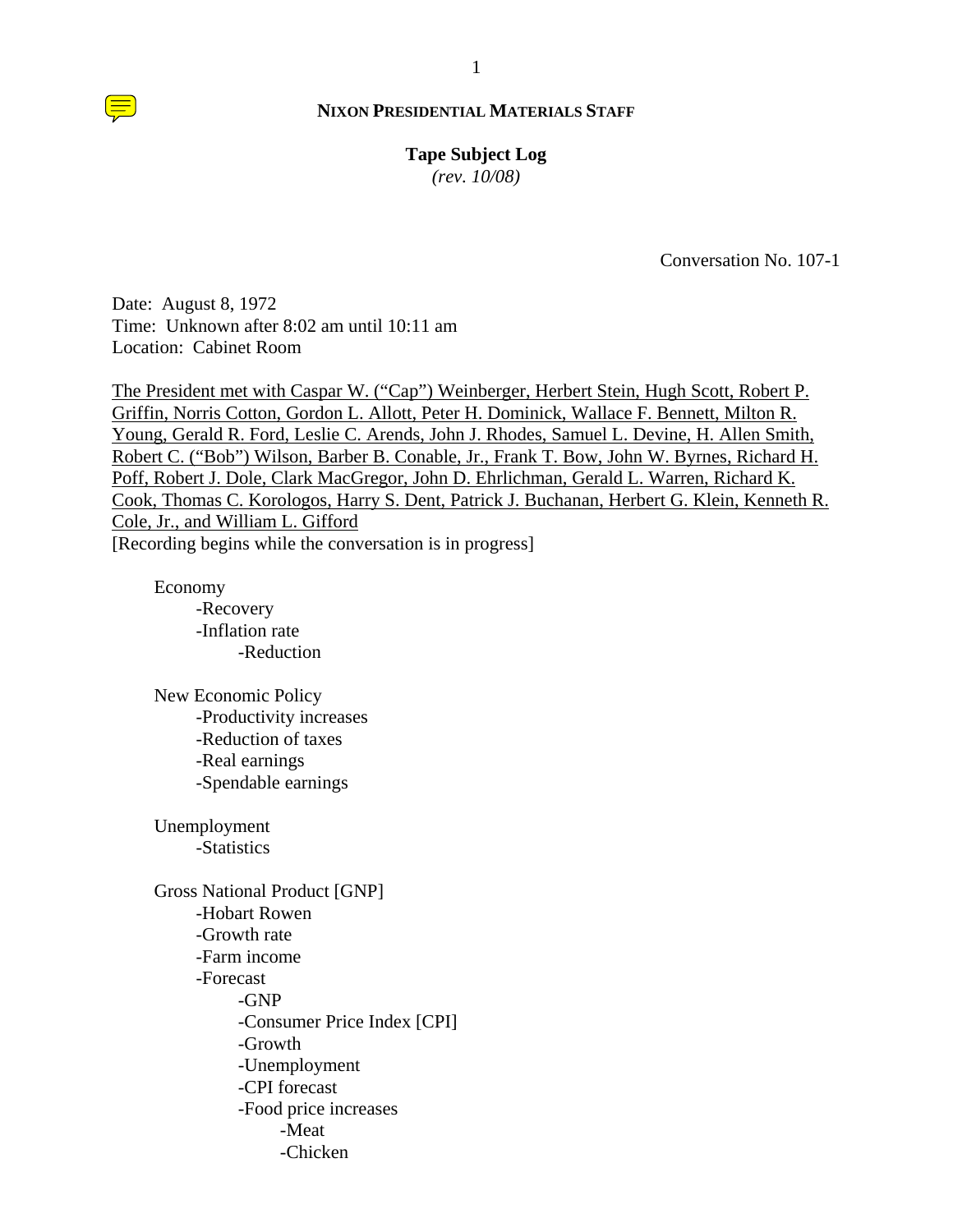### **Tape Subject Log**

 $(rev. 10/08)$ 

-Eggs -Wholesale meat price decline -Inflation -Causes -Budget control

**BEGIN WITHDRAWN ITEM NO. 5** [Personal Returnable] [Duration: 9m 9s ]

# END WITHDRAWN ITEM NO. 5

Council of Economic Advisors report -Testimony, statistics -Presidential statement

Unemployment -Michigan -Motor vehicle sales -Repeal of auto excise tax -Tool and die industry

-Rate

Employment -Figures -Department of Defense [DOD] -Reductions in armed service employment -Vietnam

Unemployment -Administration record -George S. McGovern speech -Compared to Lyndon B. Johnson, John F. Kennedy administrations -Effect of armed forces size on figures -Economic issue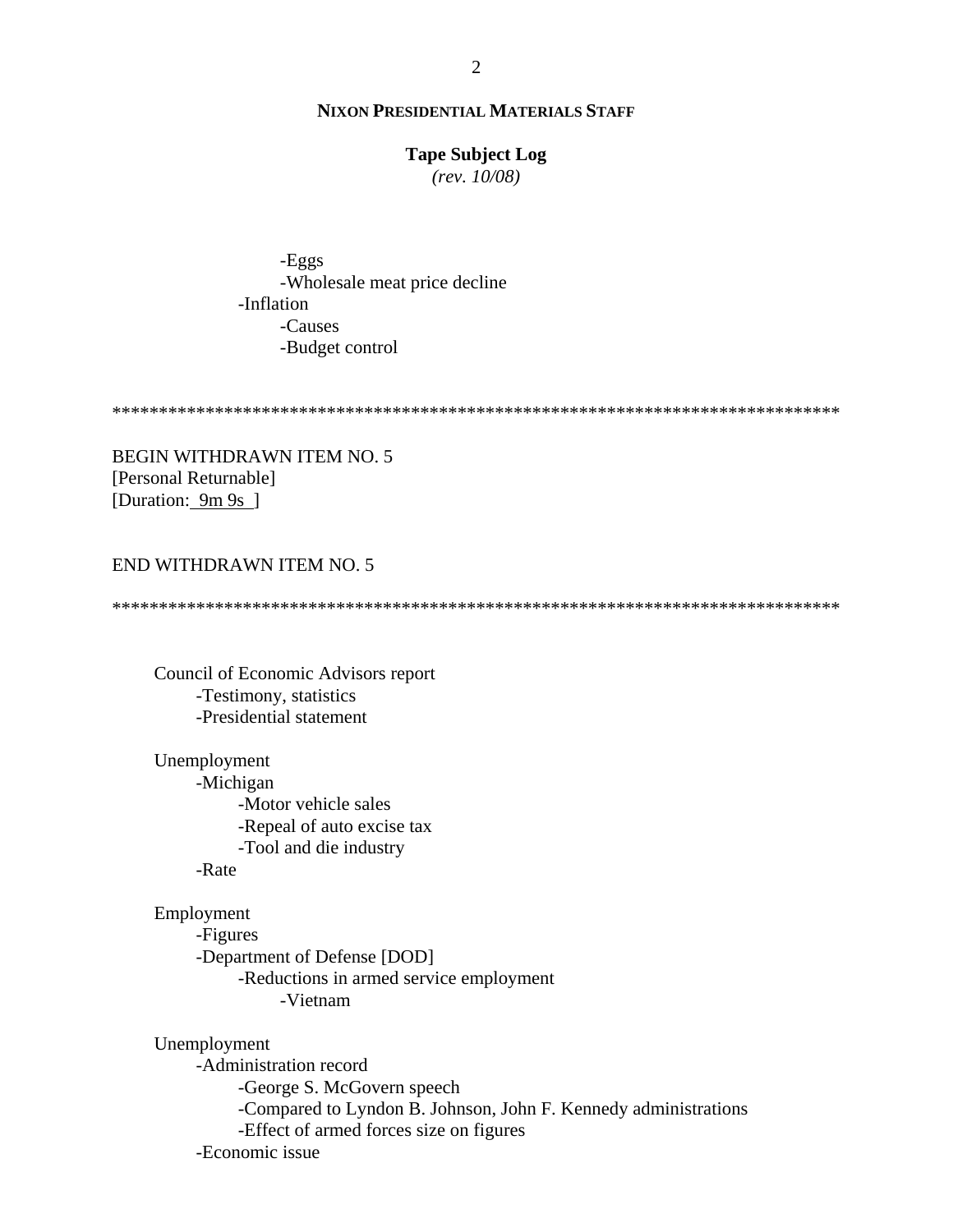**Tape Subject Log** 

 $(rev. 10/08)$ 

**BEGIN WITHDRAWN ITEM NO. 6** [Personal Returnable] [Duration:  $1m 2s$ ]

# END WITHDRAWN ITEM NO. 6

-Reduction of armed forces -Effects -Thomas E. Dewey -New Deal

**BEGIN WITHDRAWN ITEM NO. 7** [Personal Returnable] [Duration:  $11s$ ]

### END WITHDRAWN ITEM NO. 7

### -Full employment

Income taxes -Avoidance of payment -Speech by Edwin S. Cohen -Stewart R. Mott

**Defense Department** -Reduction in force -Defense industries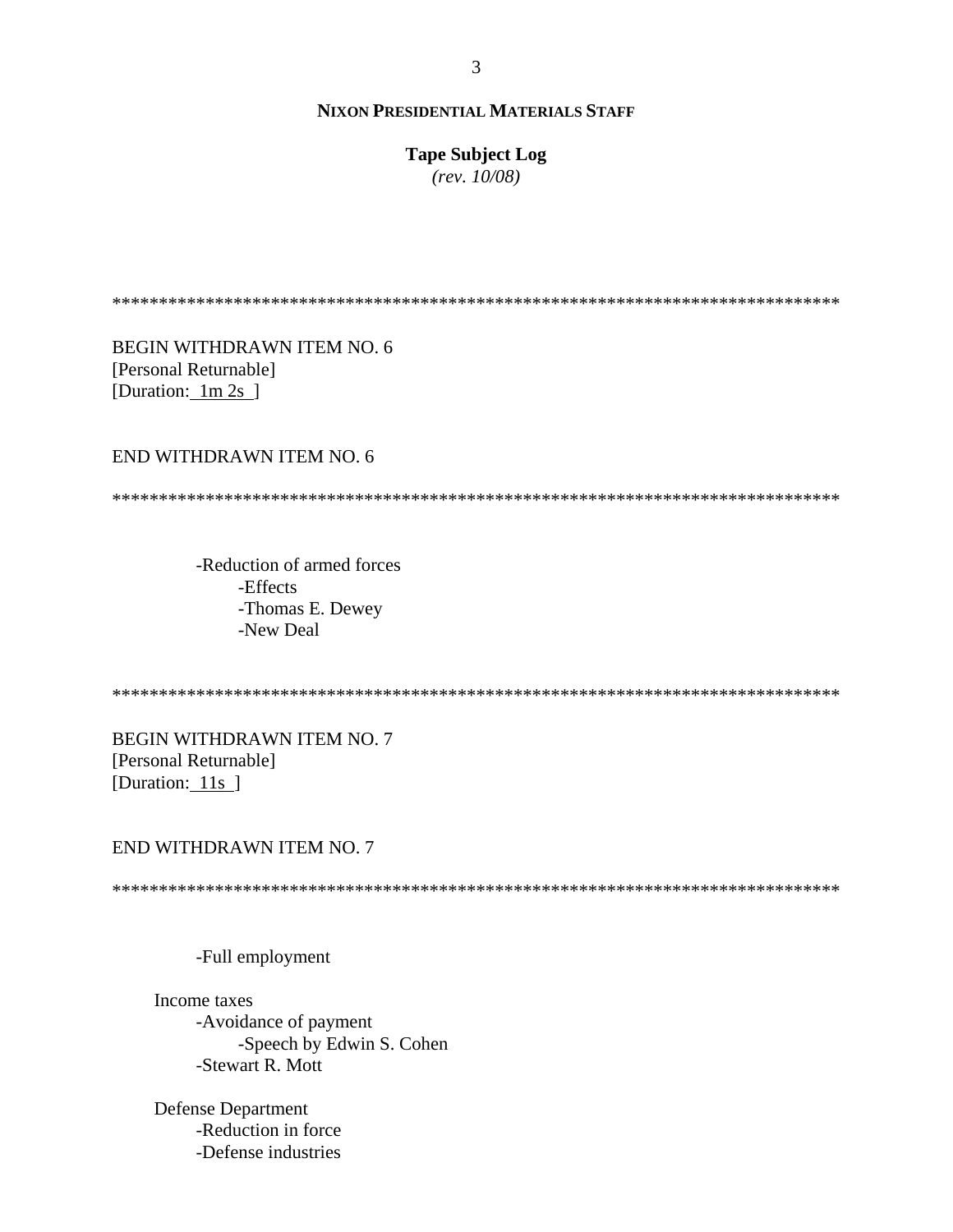### **Tape Subject Log**

 $(rev. 10/08)$ 

-Vietnam -Unemployment

Income taxes -System -Tax reform program

BEGIN WITHDRAWN ITEM NO. 8 [Personal Returnable] [Duration: 20s ]

# **END WITHDRAWN ITEM NO. 8**

-Reforms in tax laws -Effects

### **Budget**

-Weinberger -McGovern -Effect on taxes

Economy

-John B. Connally speech -Increased employment -Figures -Shift in types of jobs -Military versus civilian

Stein

-Role in President's administration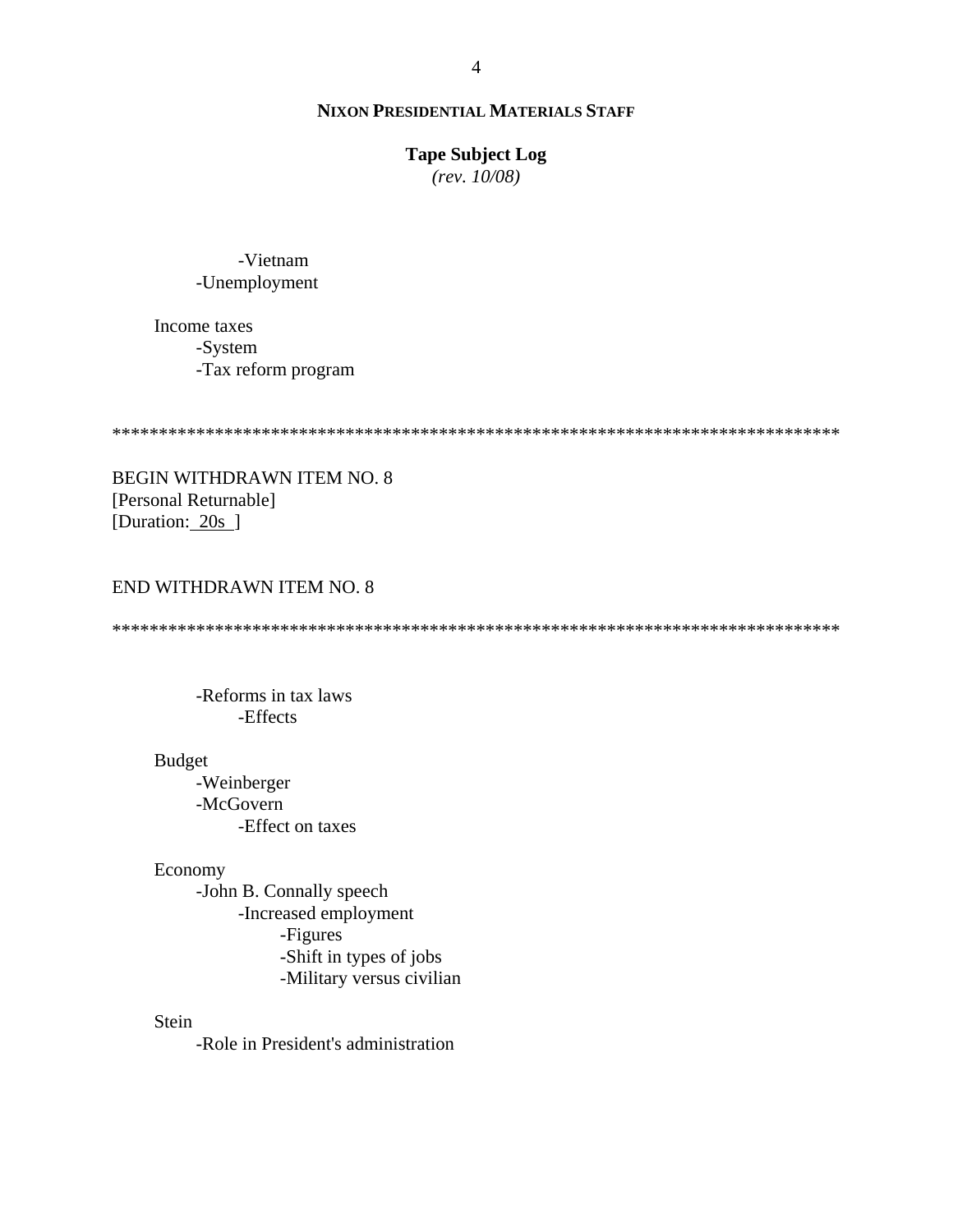# **Tape Subject Log**

*(rev. 10/08)*

\*\*\*\*\*\*\*\*\*\*\*\*\*\*\*\*\*\*\*\*\*\*\*\*\*\*\*\*\*\*\*\*\*\*\*\*\*\*\*\*\*\*\*\*\*\*\*\*\*\*\*\*\*\*\*\*\*\*\*\*\*\*\*\*\*\*\*\*\*\*\*\*\*\*\*\*\*\*

BEGIN WITHDRAWN ITEM NO. 9 [Personal Returnable] [Duration: 23m 31s ]

# END WITHDRAWN ITEM NO. 9

\*\*\*\*\*\*\*\*\*\*\*\*\*\*\*\*\*\*\*\*\*\*\*\*\*\*\*\*\*\*\*\*\*\*\*\*\*\*\*\*\*\*\*\*\*\*\*\*\*\*\*\*\*\*\*\*\*\*\*\*\*\*\*\*\*\*\*\*\*\*\*\*\*\*\*\*\*\*

 Spending ceiling bill -Cook -Comments from Johnson's book -House Resolution [HR] 16090 -J. William Fulbright -Strategy -Inflation -Budget control -International economics -Proposed ceiling -Effects -Tax increase -Previous budgets of 1970's -Compared to present budget -Spending increases -Use of the veto -Bill -Johnson -Bow -Byrnes -Wilbur D. Mills -George H. Mahon

 Departments of Labor and Health, Education, and Welfare [HEW] Appropriation Bill -Possibility of veto -Amount of bill -Social Security -Size of bill -Effect on taxes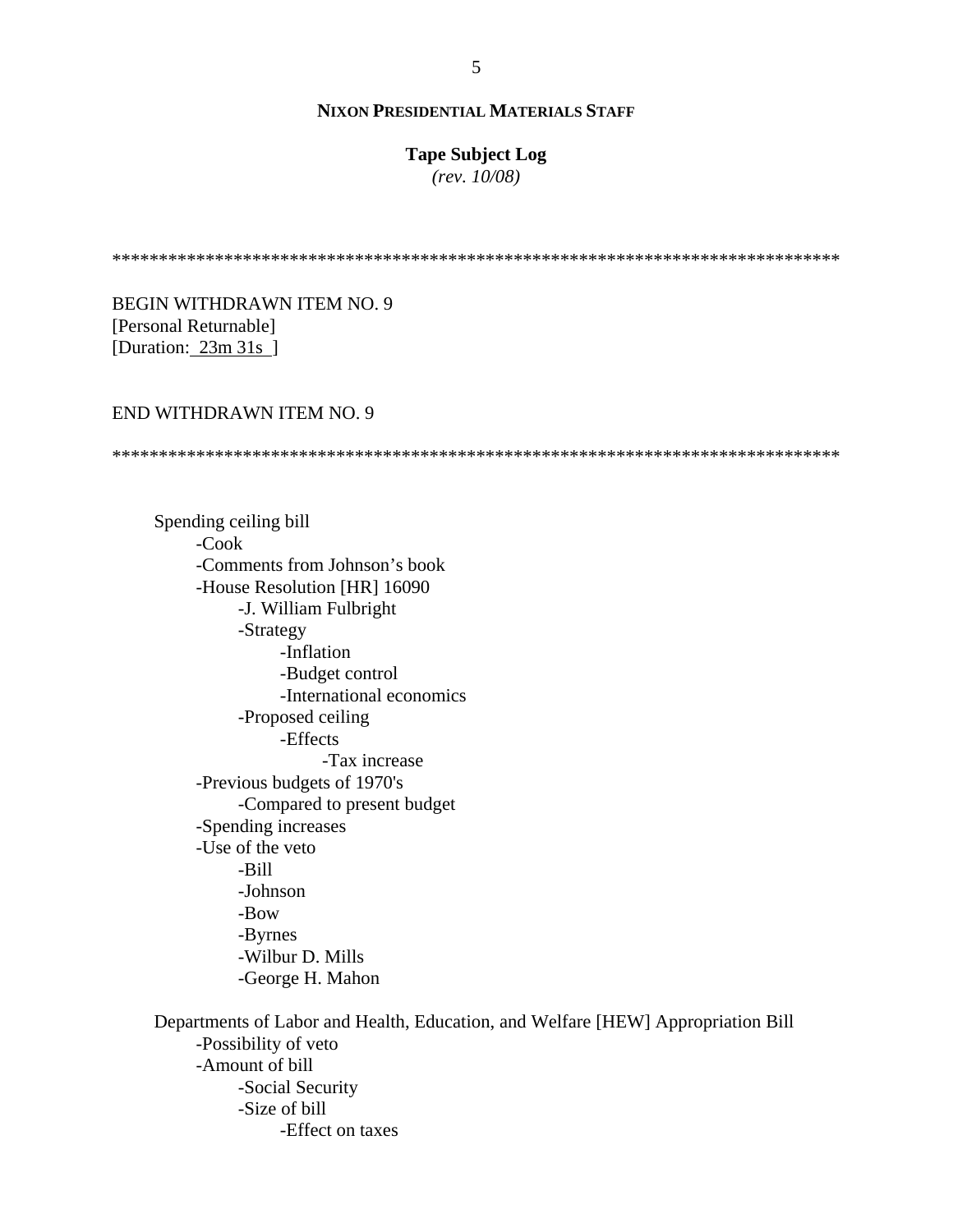### **Tape Subject Log**

 $(rev. 10/08)$ 

George P. Shultz -Connally -Strategy in Congress -HEW conference report -Roll call vote -Veto -Senate input to bill -Bureau of the Budget input -Black lung benefits -Winn [sp?] amendment -Black lung benefits Department of Defense budget  $-Cuts$ -Melvin R. Laird -Popular opinion -Effect on US international status -Union of Soviet Socialist Republics [USSR] -Arms limitation -Trident -GNP percentage on defense -Compared with USSR -Strategic Arms Limitations Talks [SALT] -Budget cuts

Effect

[To listen to the segment (17s) declassified on 02/28/2002, please refer to RC# E-601.]

BEGIN WITHDRAWN ITEM NO. 10 [Personal Returnable] [Duration: 2m 10s ]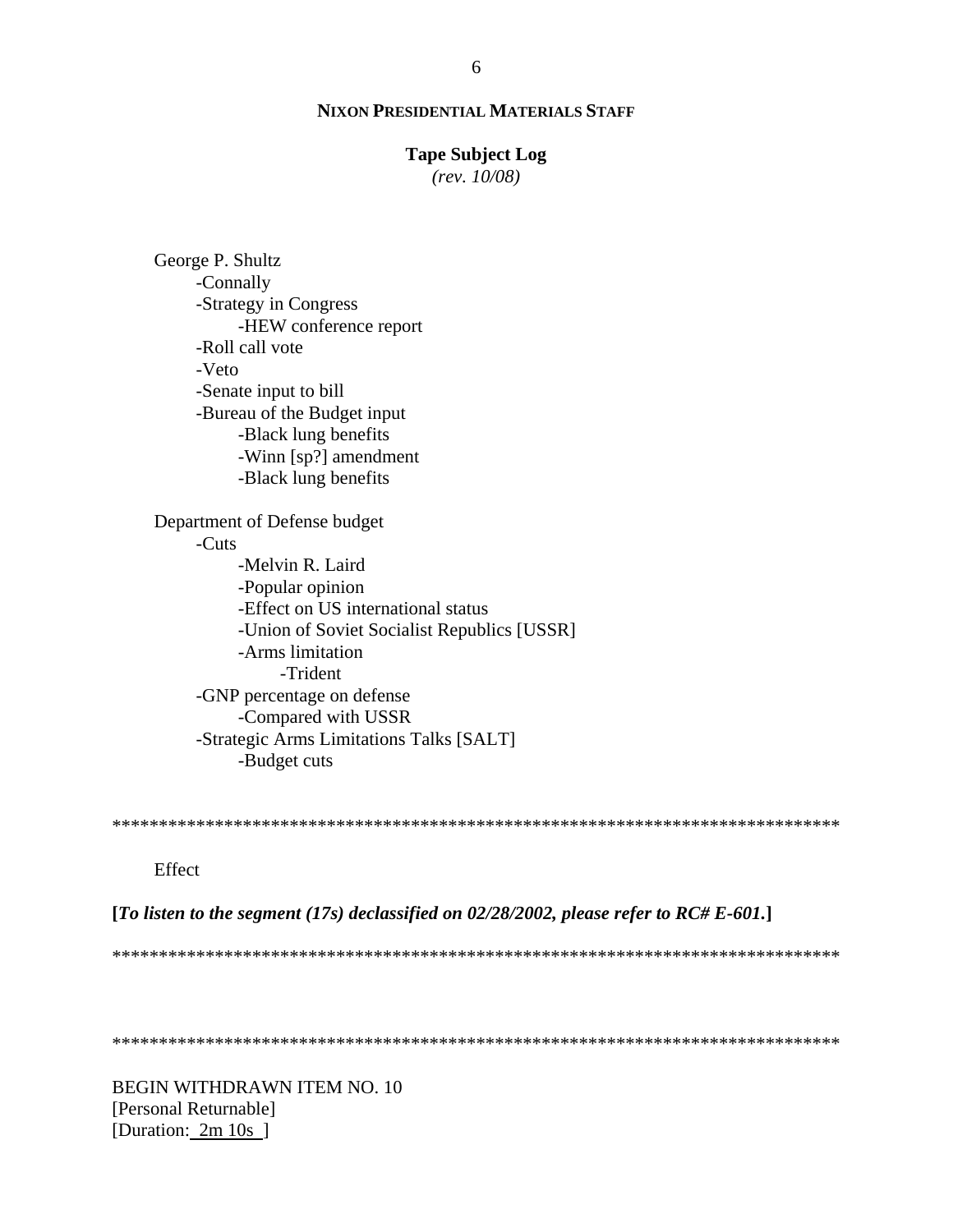# **Tape Subject Log**

 $(rev. 10/08)$ 

# END WITHDRAWN ITEM NO. 10

Economy -Theory

Foreign relations

[To listen to the segment (5s) declassified on  $02/28/2002$ , please refer to RC# E-601.]

-Strategy -Government -Private enterprise

**BEGIN WITHDRAWN ITEM NO. 11** [Personal Returnable] [Duration: 3m 14s ]

# END WITHDRAWN ITEM NO. 11

**Budget cuts** -Department of Defense -Effect on military bases -MacGregor report -Distribution -Civilian advisory groups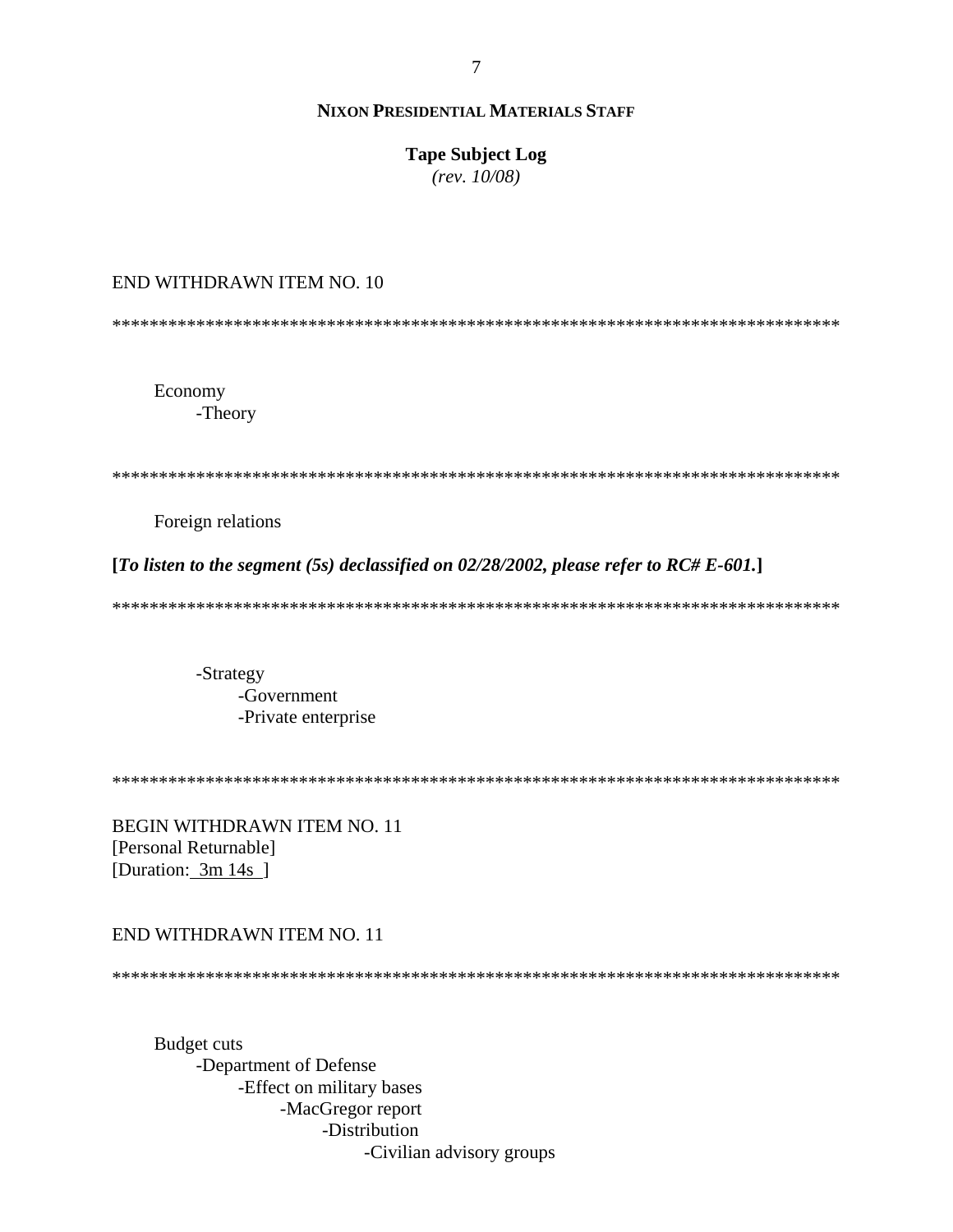# **Tape Subject Log**

 $(rev. 10/08)$ 

-Laird press conference -Hill Air Force Base, Utah -The President's visit in 1970 -San Jose base -Portsmouth Naval Base

**BEGIN WITHDRAWN ITEM NO. 12** [Personal Returnable] [Duration: 41s]

# END WITHDRAWN ITEM NO. 12

Congress -Foreign aid -Vietnam amendment -Carl B. Albert, [Thomas] Hale Boggs -Strategy

Foreign aid bill -Aid to Israel, Korea, Taiwan -Arends -Hamilton amendment

#### Vietnam

-"End the War" amendment -Ted Stevens -Vice President Spiro T. Agnew -Congressional activity -Brooke amendment -Aiken amendment -Strategy -Congressional activity

# Legislation

-Weapons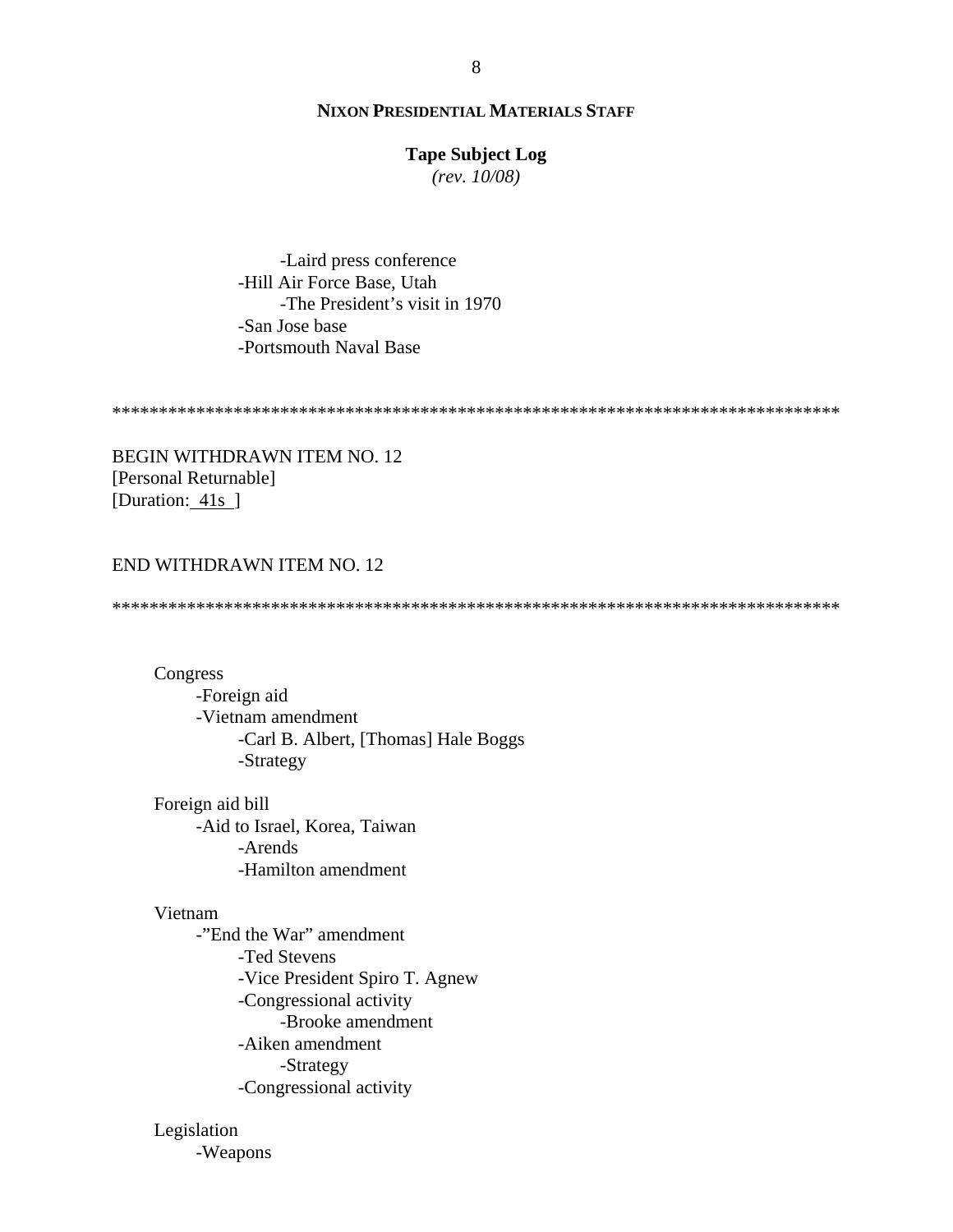### **Tape Subject Log**

 $(rev. 10/08)$ 

-Hart amendment -Kennedy amendment -Hart amendment -Gun registration -Objections -Sportsmen -Tax on weapons -Amendments -Inexpensive hand guns -Henry M. ("Scoop") Jackson -Fulbright -George D. Aiken -Committee

# Arms control

-Jackson Amendment -Administration position -Congressional activity -USSR -Wording of legislation

**BEGIN WITHDRAWN ITEM NO. 3** [National Security] [Duration:  $2m 29s$ ]

# **WEAPON SYSTEMS**

### END WITHDRAWN ITEM NO. 3

Public works -Rural development

Agriculture -Appropriations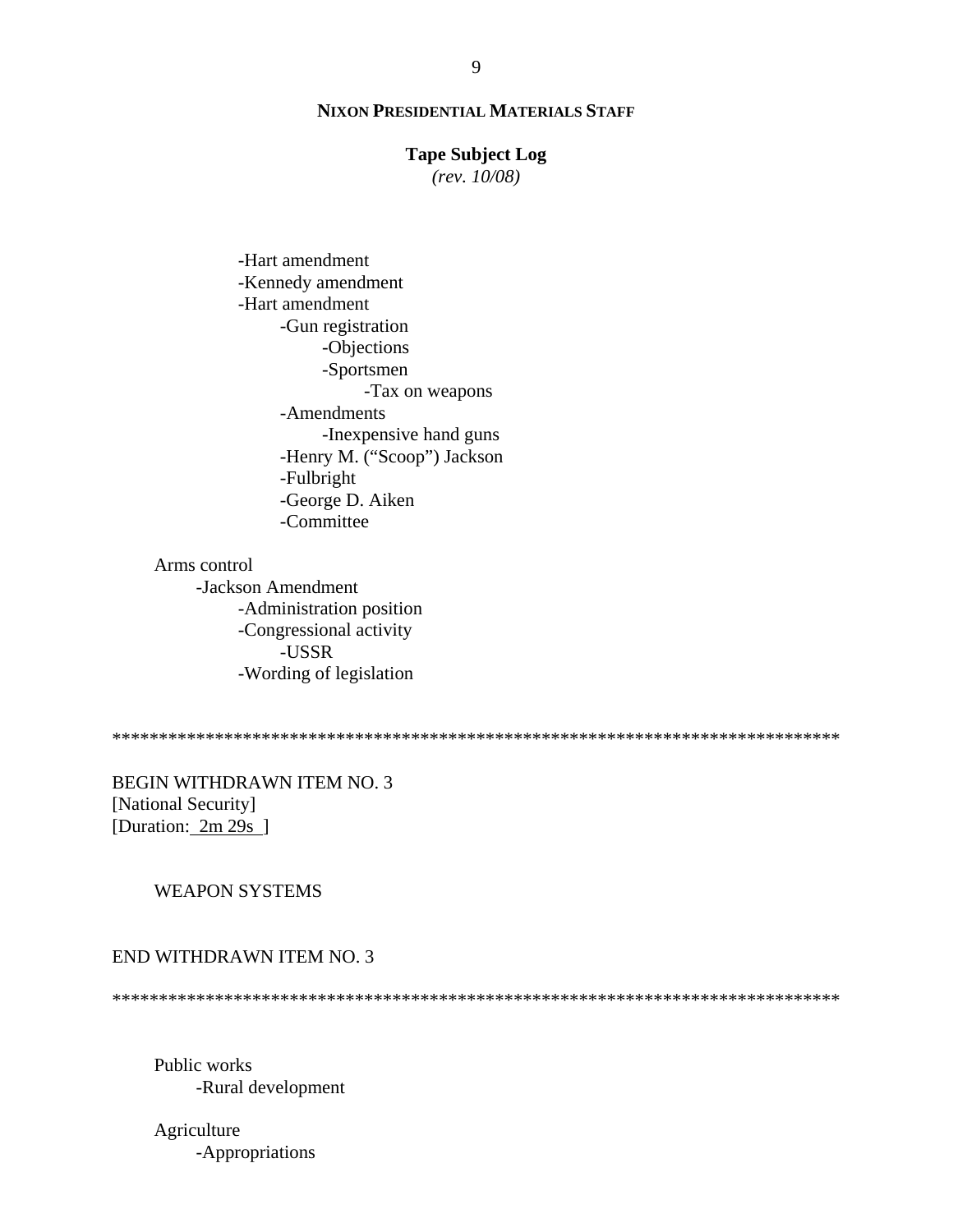# **Tape Subject Log**

*(rev. 10/08)*

 -Increases -Rural development -Budget -Environment

# HEW

 -Cotton -Committee -Appropriations subcommittee -Birch E. Bayh, Jr. -William Loeb -Veto possibility -Strategy -Warren G. ("Maggie") Magnuson -Continuing resolution -Strategy -Veto -Public reaction

Foreign Relations Committee

 Foreign Affairs Committee -Strategy -Otto E. Passman -Congressmen -Seymour Halpern -Donald W. Riegle, Jr. -Paul N. ("Pete") McCloskey, Jr.

Foreign aid authorization

 Office of Economic Opportunity [OEO] authorization -Strategy -Jacob K. Javits -R. Sargent Shriver -Ehrlichman -Legal services -Reduction in authorization -Strategy -Staff -Need for continuing resolution -Strategy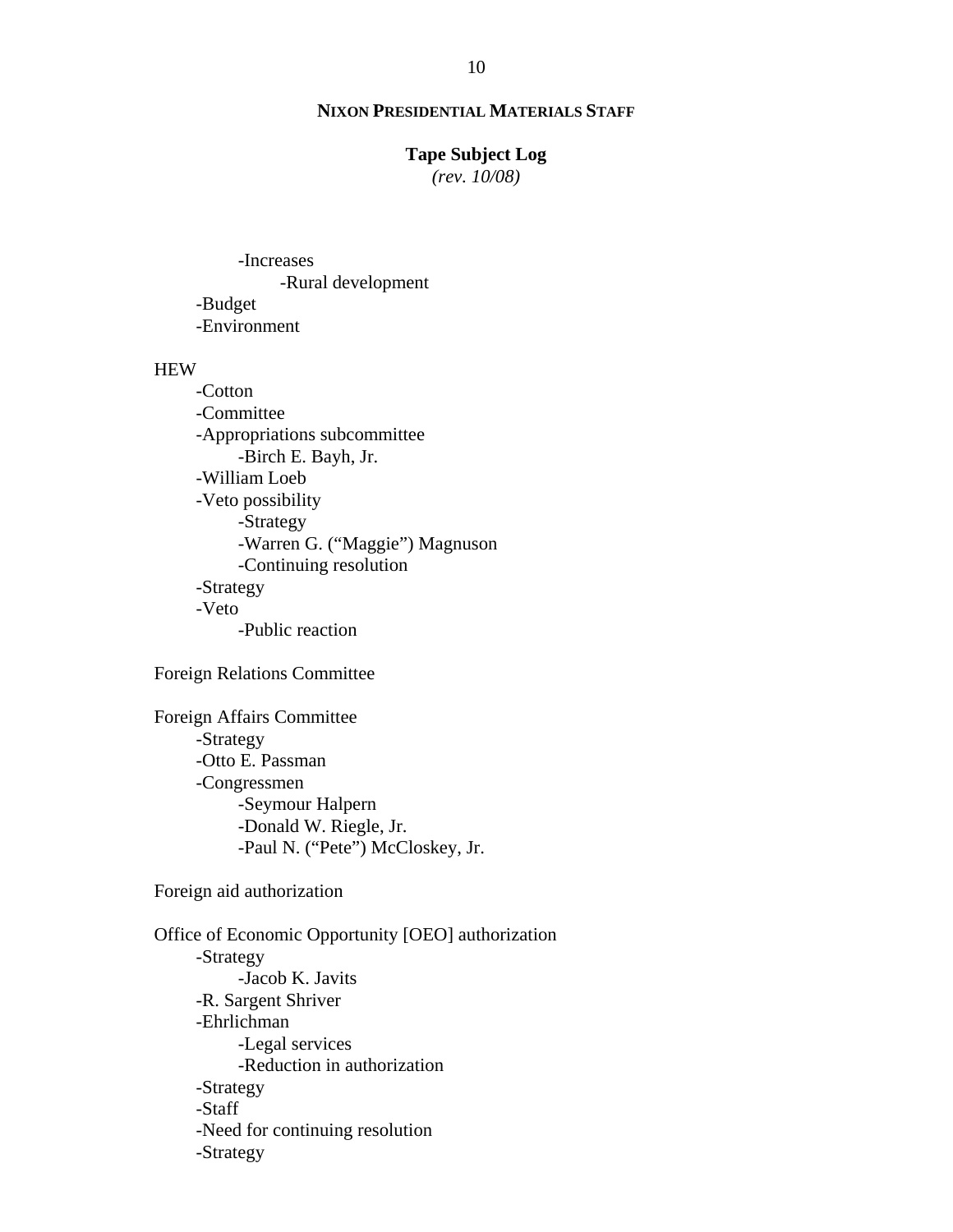# **Tape Subject Log**

 $(rev. 10/08)$ 

-Veto -HEW -Legal services -The President  $-OEO$ -Javits -Javits -Strategy -Albert H. Quie -HEW appropriation -Shriver

# **Busing**

-Congressional activity -William M. Colmer -Committee on Education and Labor -Constitutional Amendment -Quie -James G. O'Hara -William D. Ford

Continuing resolution -Mahon

Virginia Supreme Court -Poff -Supreme Court

BEGIN WITHDRAWN ITEM NO. 4 [Personal Returnable] [Duration:  $1m\,53s$ ]

# END WITHDRAWN ITEM NO. 4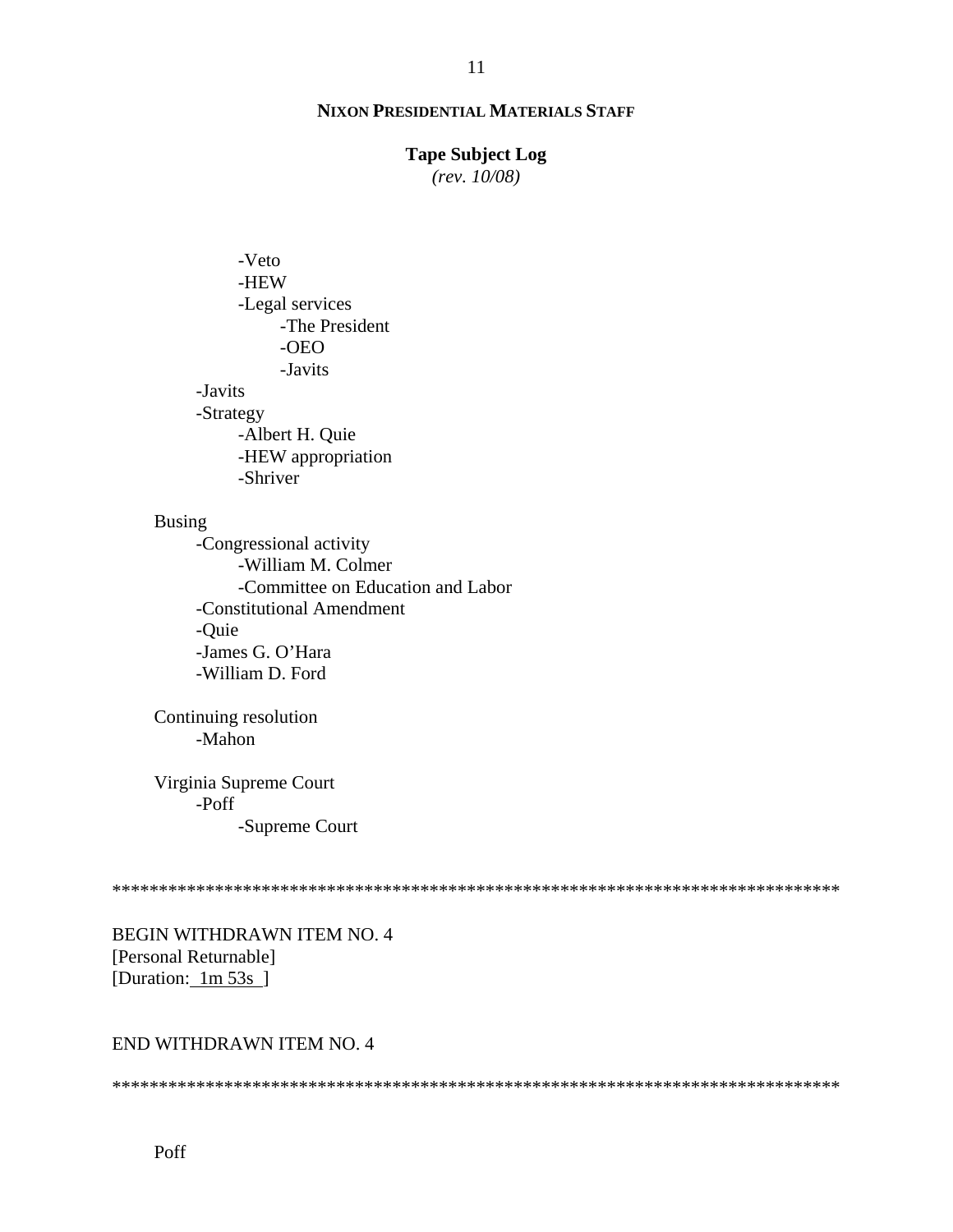#### **Tape Subject Log**

*(rev. 10/08)*

-Court appointment

John L. McClellan

[Unintelligible]

The President, *et al.* left at 10:11 am

Conversation No. 107-2

Date: August 10, 1972 Time: 5:07 pm - unknown before 11:59 pm Location: Cabinet Room

The President met with George P. Shultz, Donald H. Rumsfeld, Herbert Stein, Peter G. Peterson, Caspar W. ("Cap") Weinberger, General George A. Lincoln, Virginia H. Knauer, Arthur F. Burns, James T. Lynn, Laurence H. Silberman, J. Philip Campbell, James W. McLane, C. Robert Lane, Marvin H. Kosters, William I. Greener, Jr., Joseph Mullaney, Richard B. Cheney, I. David Wheat, Jr., Marina von N. Whitman, William Walker, and Ronald L. Ziegler; the White House photographer was present at the beginning of the meeting [Recording begins while the conversation is in progress]

[General conversation/Unintelligible]

 Economy discussion -Expansion -Unemployment rate -Inflation -Interest rates -Financial markets -Securities -Burns -Prime rate -Increases -Results of the President's policies -Food prices -Problems -Lumber -Automobiles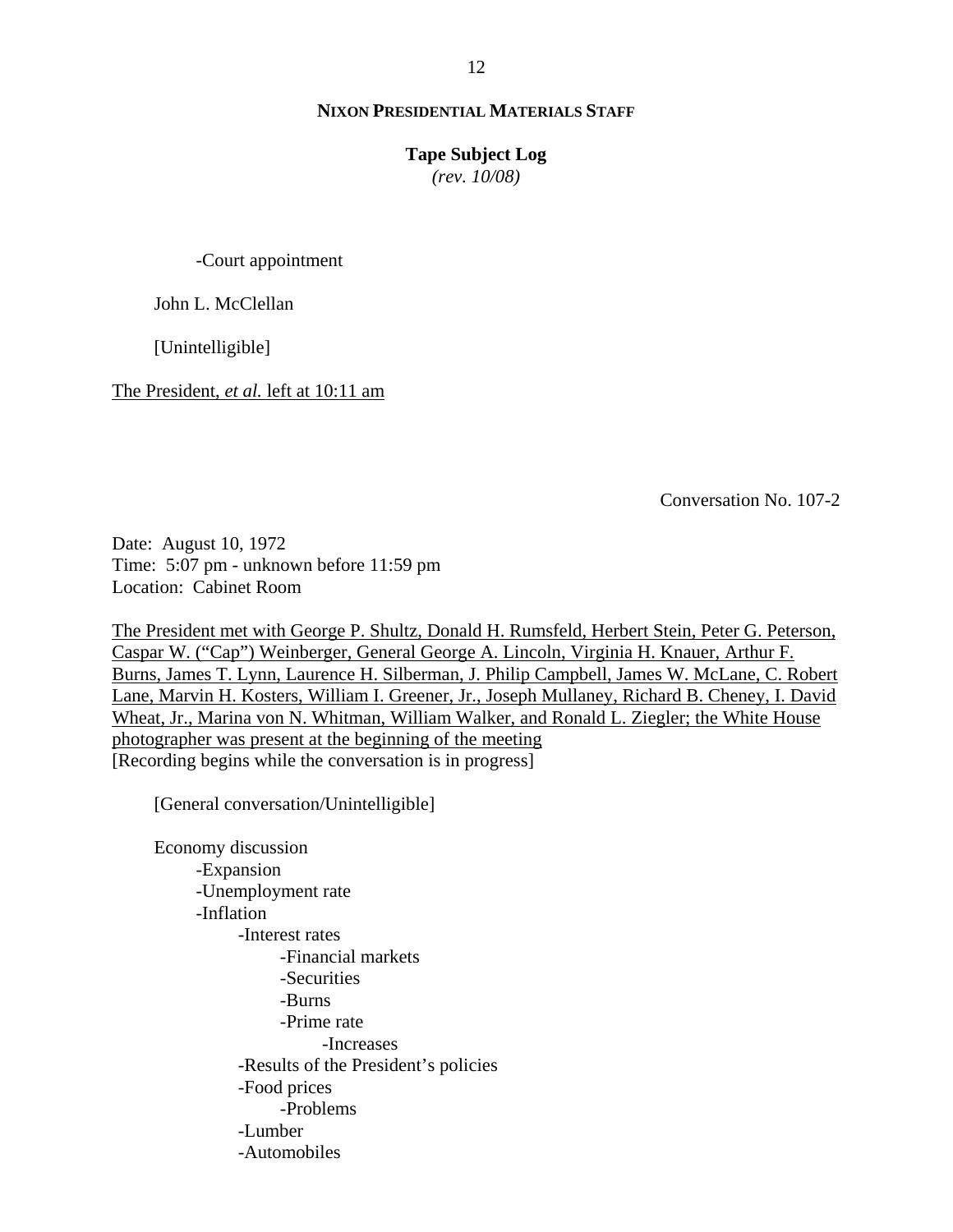### **Tape Subject Log**

*(rev. 10/08)*

 -Budget -Problems -Need for discipline -Dollar -Smithsonian Agreement -Strength -Rate of inflation -US compared to other nations' -Budget -Problem area Budget discussion -Problem areas -Reductions -Tax revenues -Reductions -Personnel reductions -Savings -Congressional vote for federal employee pay increases -Congress -Excessive spending -Government spending -Scope -Purchase Review Board -Balanced budget -Impact on fiscal policy -Restraint -Congress -Overspending threat -Spending ceiling -Necessity -William V. Roth, Jr.'s bill -Wilbur D. Mills -Support -George H. Mahon, Frank T. Bow -Support -Debt ceiling bill -Black lung -Social Security -House support -Department of Health, Education, and Welfare [HEW] appropriation -Taxes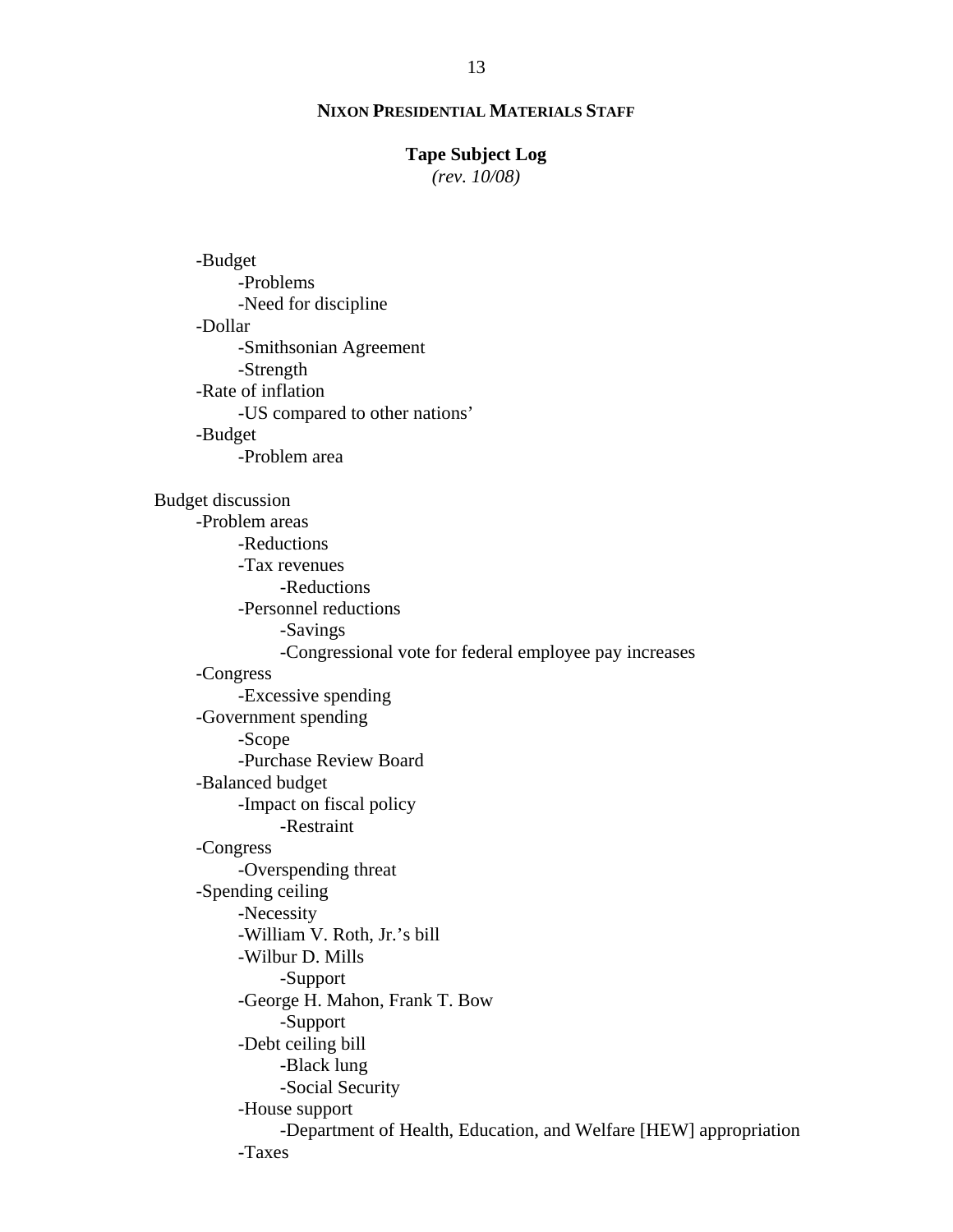# **Tape Subject Log**

*(rev. 10/08)*

 -Congress -Need for cooperation -Relation to taxes Economic stabilization program -Difficulties in economy -End -Food prices -Goals -Inflation curbs -Rates in 1968 and 1969 -Impact of freeze -Unemployment reduction -Wages -Pay Board and Price Commission -Relation to prices -Sources of labor frustration -Bureaucracy -World War II -Korea -Number of officials -Controls -Economic pressures -Inflation -Reduction of rate -Public perceptions -Harris, Gallup polls -Alternative answers -Lack -George S. McGovern -Rents -Controls -Internal Revenue Service [IRS] -Price controls -Dangers -Limitations -Public understanding -Unemployment/inflation -Norms -Peacetime levels -Low points

-Increases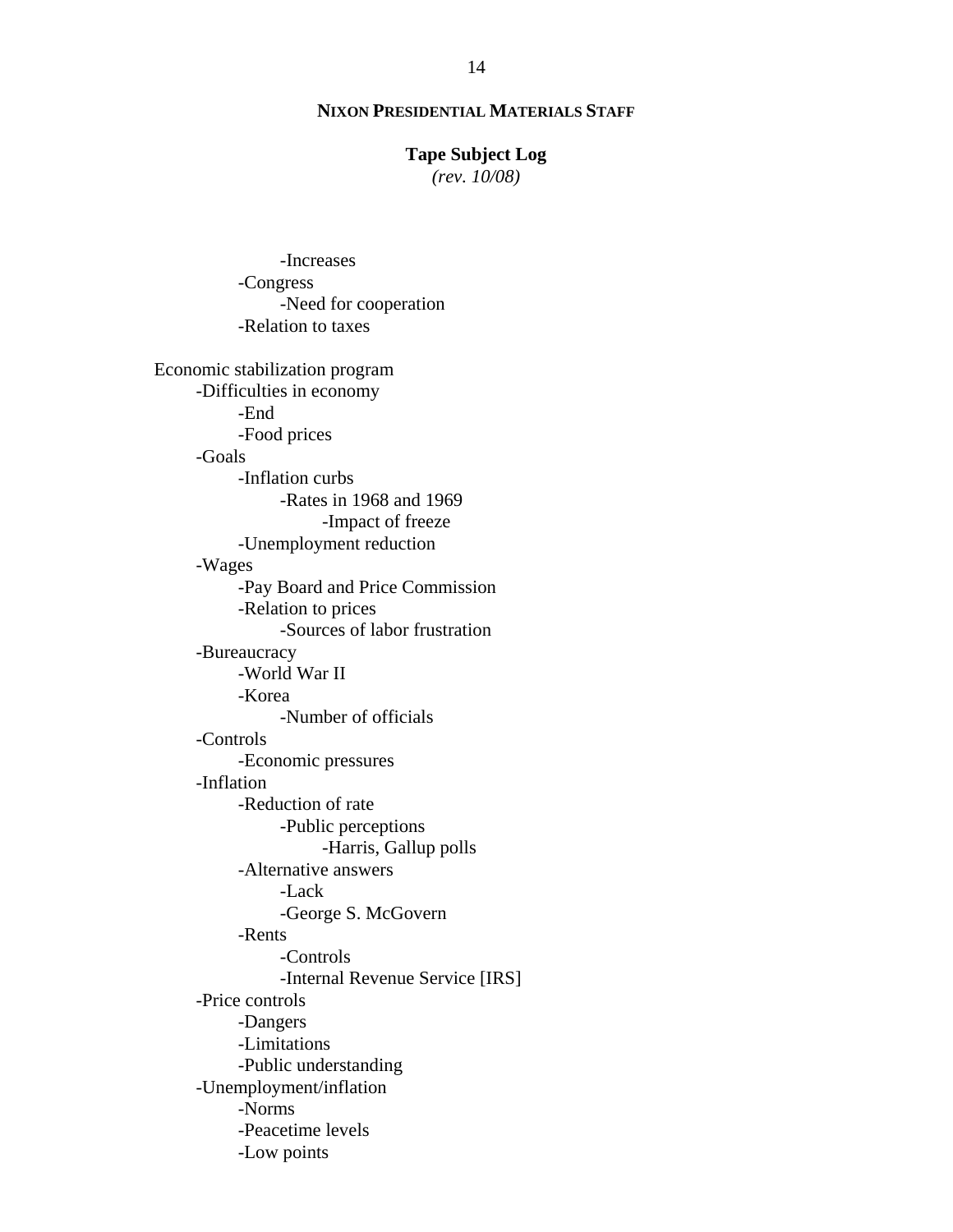# **Tape Subject Log**

 $(rev. 10/08)$ 

-Wartime

-Administration's achievements Economy-Economic Stabilization Program -Rumsfeld -Employment -Growth -Reasons -Economic stabilization program -Comparison with other periods -Labor relations -Strikes -Time loss -Drop -Reasons -Construction -The President's executive order -Wage increases -Drop in rate -Union leaders -Comparison with Great Britain -Control over locals -Increase -George Meany -Support on postal strike -Postal strike -Source of problems -Rank of file -Number of unions -Willie J. Usery, Jr. -Role in settlement -Trust of both sides -Labor relations -John T. Dunlop -Role -Allen W. Dulles as Central Intelligence Agency [CIA] Director -Successes -Publicity -Bay of Pigs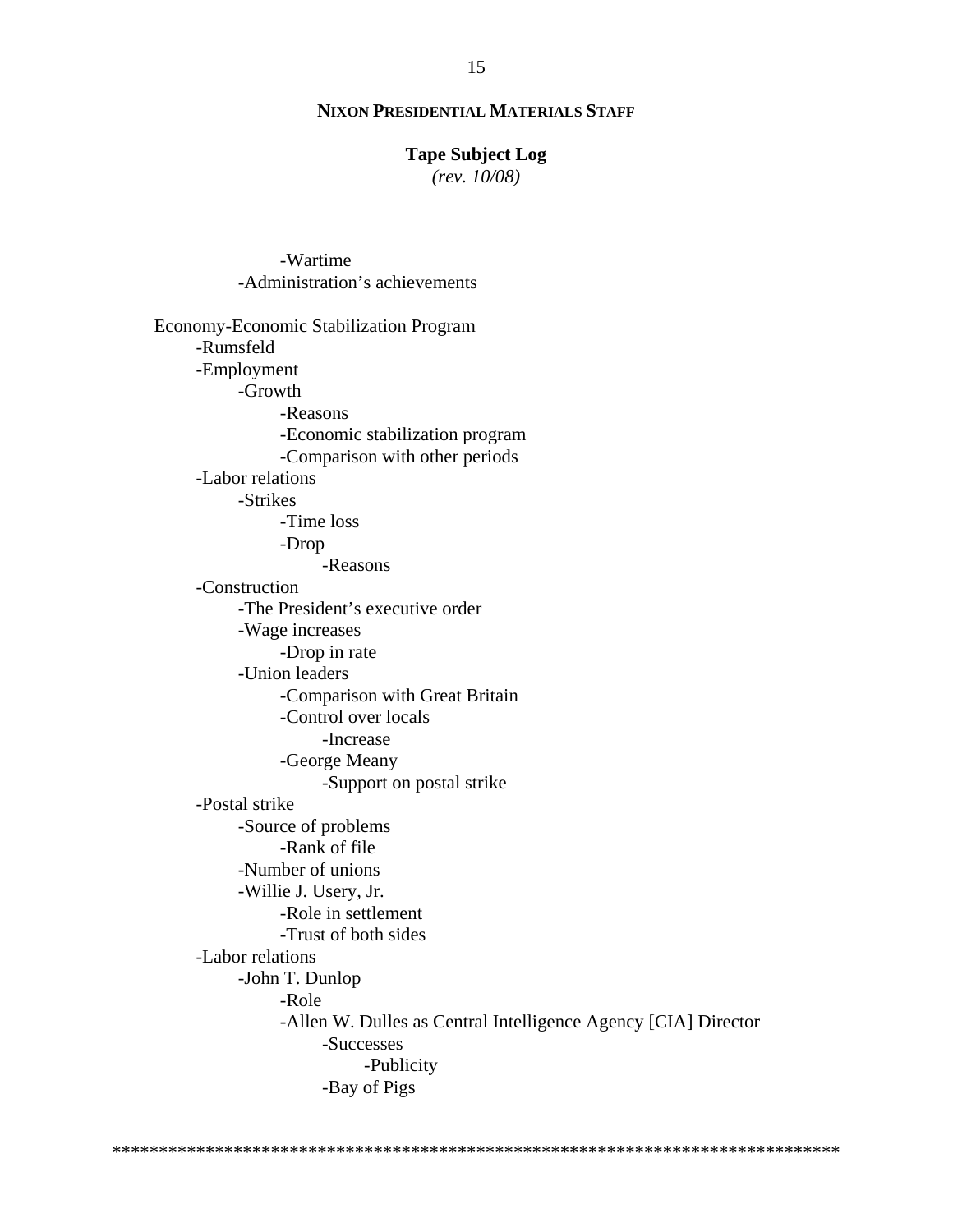# **Tape Subject Log**

 $(rev. 10/08)$ 

**BEGIN WITHDRAWN ITEM NO. 5** [Privacy] [Duration: 31s]

### END WITHDRAWN ITEM NO. 5

-Construction -Wage increases -Restraint -Productivity -Increases

Maurice H. Stans -The President's meeting with Jim Brown -New group -Support for the President

**Brown** -A program -Interest in youth, blacks

US economy -Comparison with other nations -Real growth -Changes in rates -Impact of Economic Stabilization program -Japan

Foreign relations

[To listen to the segment (1m24s) declassified on 02/28/2002, please refer to  $RC#E-601$ .]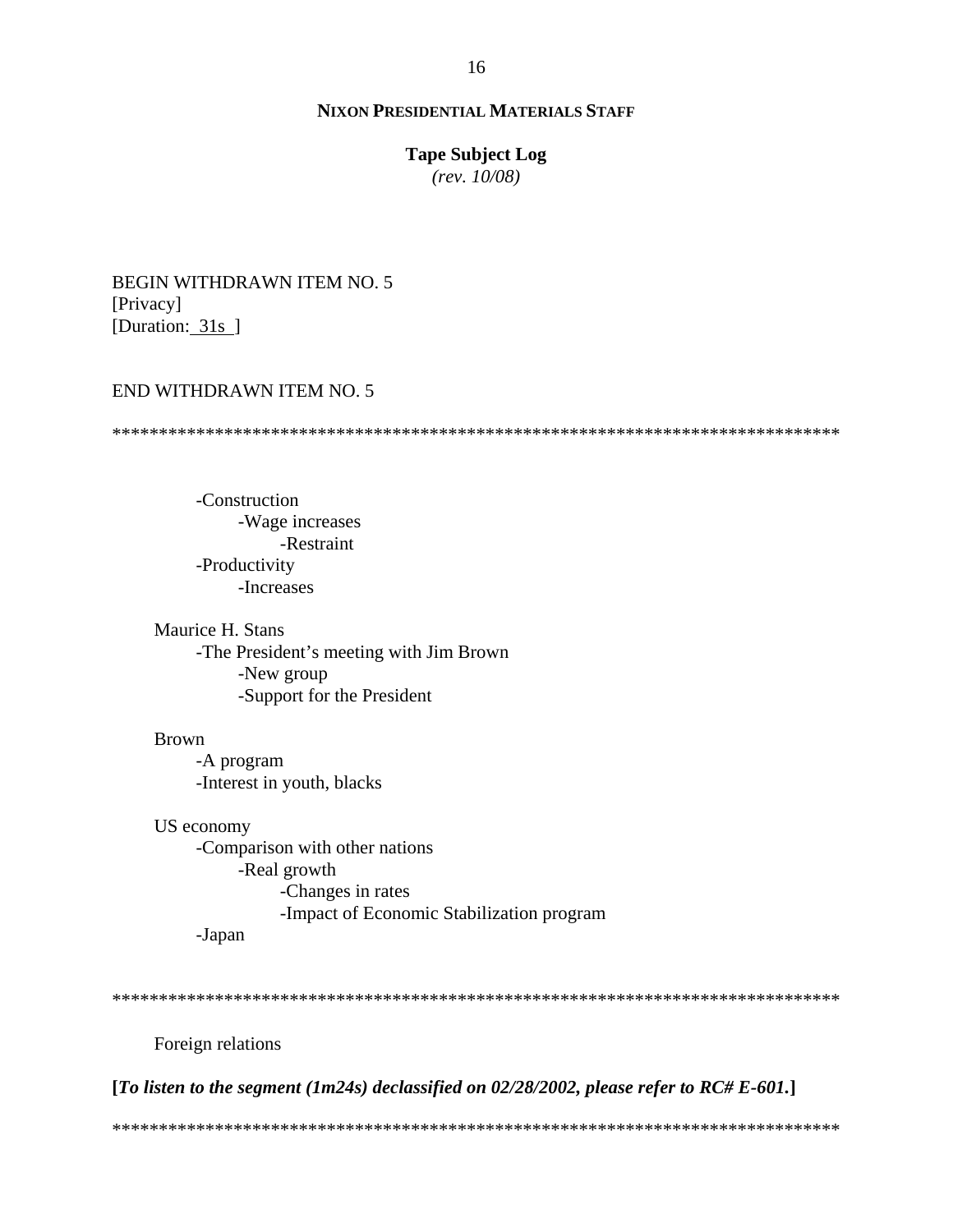# **Tape Subject Log**

*(rev. 10/08)*

 -Inflation -Rate of increase -Impact of US foreign policy -Jack F. Kemp's speech -Great Britain -Economic indicators -Productivity -Improvements -Automotive situation -Henry E. Ford, II -Service industries -Foreign imports -Food prices -Labor frustrations -Profits -General Motors [GM] -International Business Machines [IBM] -Reasons for increases -Political problems -Inflation -Gross National Product -Increases in a decade -Profit levels -Changes -Drop -Reinvestment -Dividend guidelines -Impact on interest rates -Decline of pressure -Drop -Dividends -Impact of a ceiling on interest rates -Wages -Stein -Increases -Profits -Food prices -Rumsfeld -Increases -Concern -Food stamps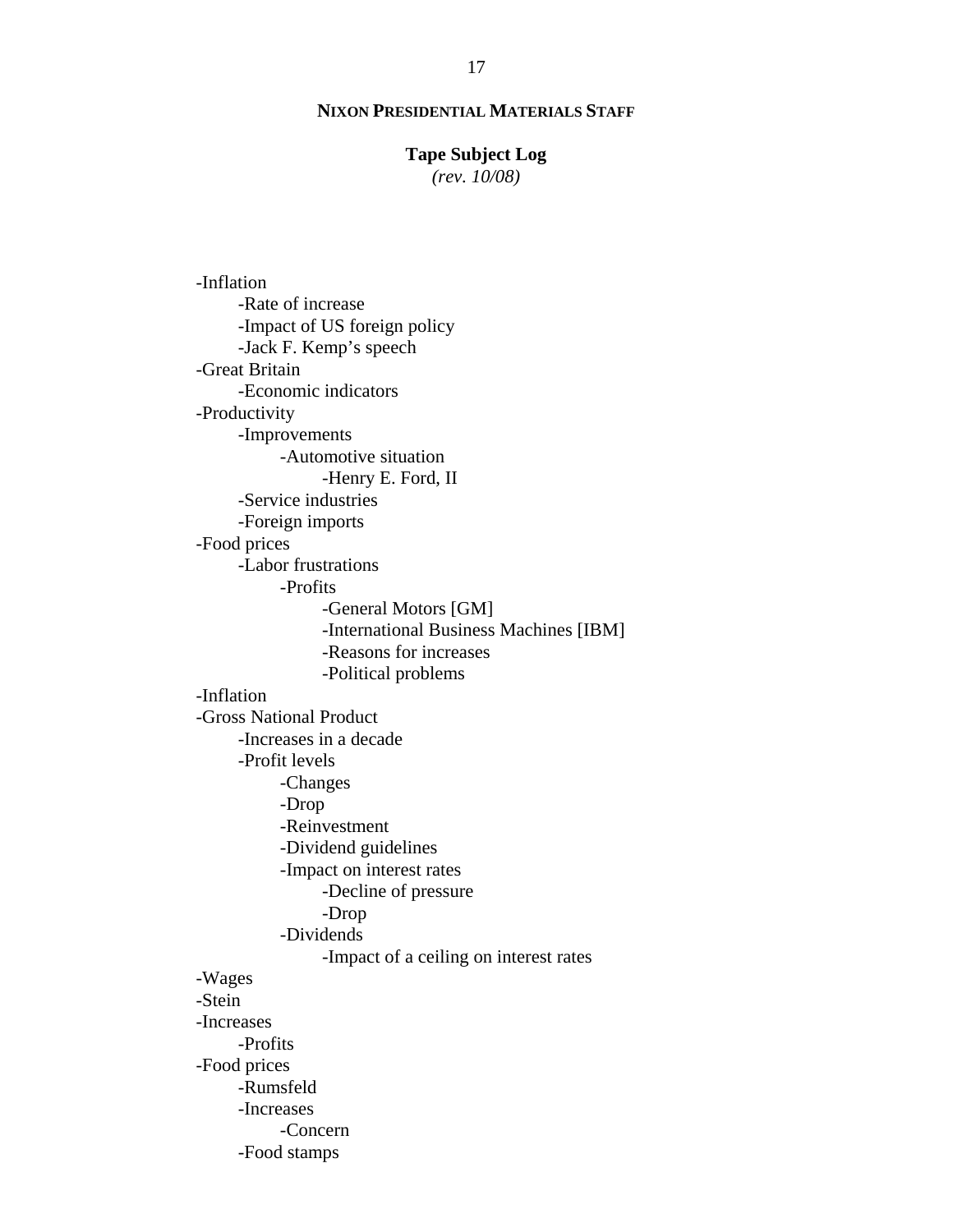# **Tape Subject Log**

*(rev. 10/08)*

 -Abuses in program -Rate of increases -Seasonal changes -Retail prices -Wholesale prices -Peaks -Times -Meat imports -Impact on prices -Retail prices -Stabilization -Decline -Beef prices -Shultz -Drop -Data -Check on prices -IRS agents -Report -National Association of Food Chains -Cooperation -Public perceptions -Volunteer efforts -Public pressures -Meat prices -Peak -Timing -Republican convention -Consumer programs -Chain stores -Administration campaign -Cost of Living Council -Poultry -Sales -Turkey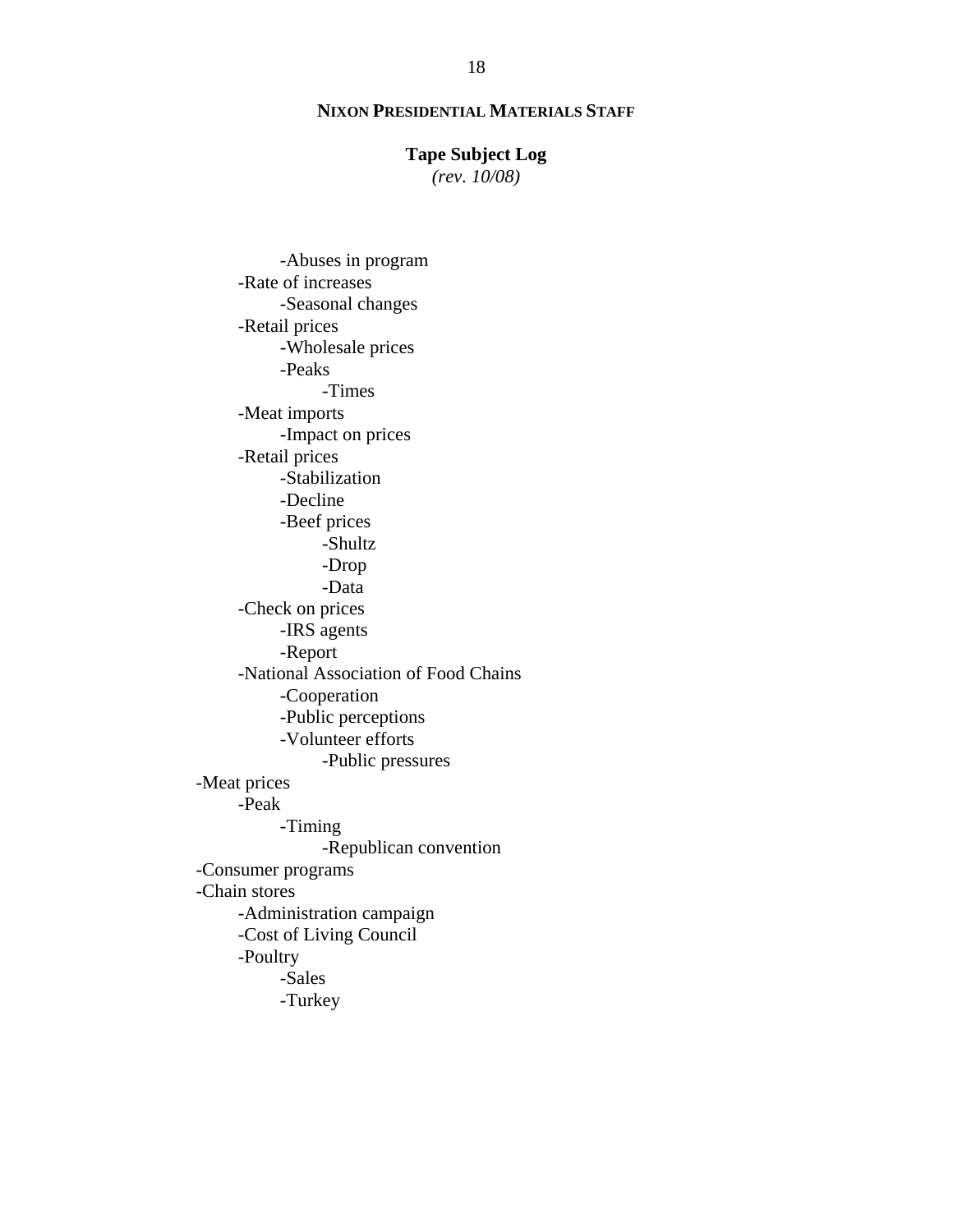# **Tape Subject Log**

 $(rev. 10/08)$ 

# Trade

[To listen to the segment (3m17s) declassified on 02/28/2002, please refer to  $RC#E-601$ .]

US economy -Stein -McGovern -Hobart Rowen

US economy -Wage-price controls -Results -Review of last year -Performance of economy -Postwar problems -Inflation -Growth -Predictions -Unemployment -Reduction of rate -Inflation -Pressures -Impact of unemployment -Budget -Negotiations with Congress -Democrat economists -Warnings -Dangers of present economy -Restraints -Necessity -Improvements in past year -Wage-earners -Inflation -Rate -Decline -Restraints -Limitations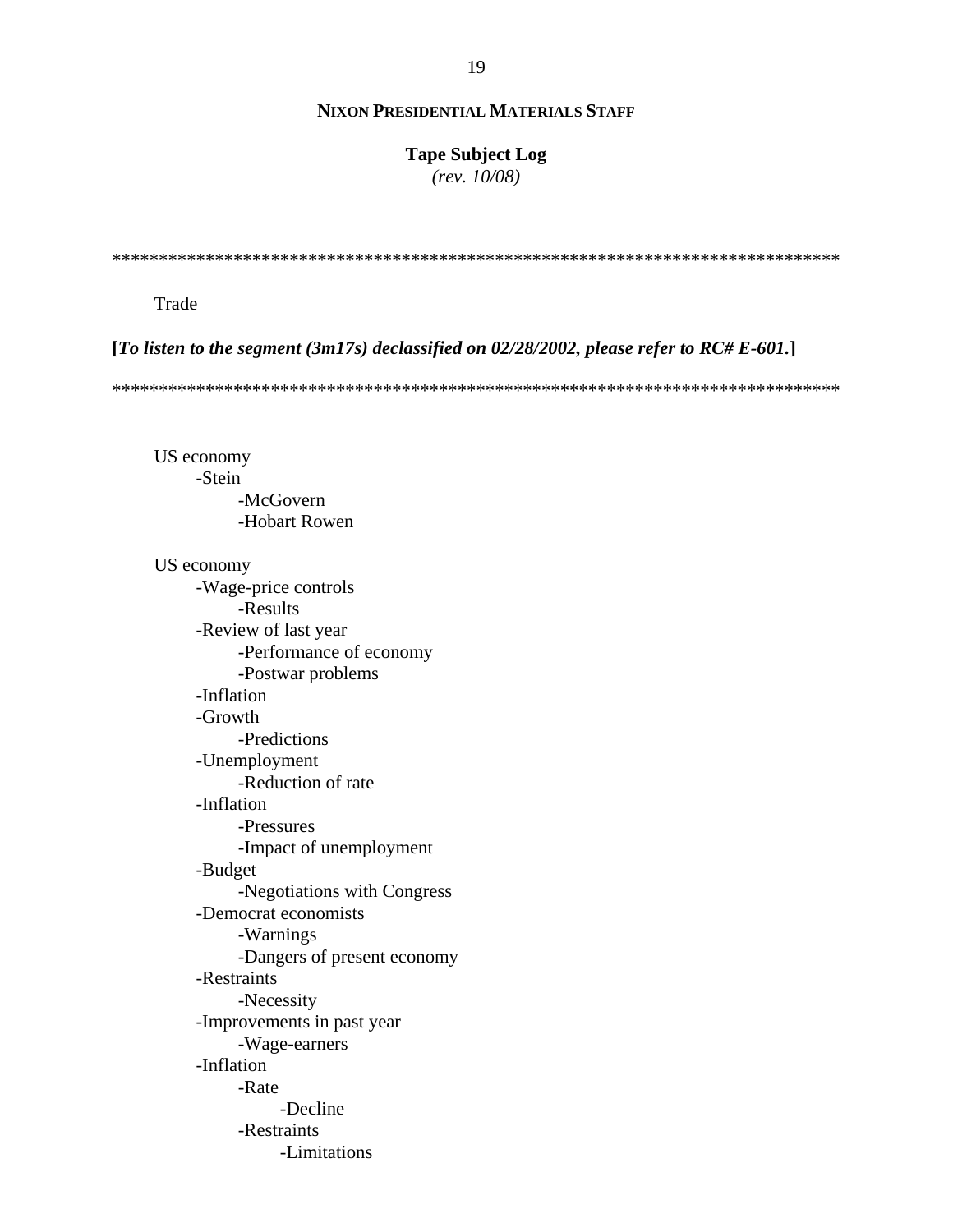# **Tape Subject Log**

 $(rev. 10/08)$ 

-Political problems -Liberal advantages on issue of economy -Conservative disadvantages -Food prices -Percentage of family pay -Comparison with other nations -Great Britain -Union of Soviet Socialist Republics [USSR] -US economy -Strengths -Political problems -Administration's record -Comparison with 1956 -Economic growth

**BEGIN WITHDRAWN ITEM NO. 6** [Personal Returnable] [Duration:  $1m 21s$ ]

### END WITHDRAWN ITEM NO. 6

-Farm Belt -Feed lot prices -Seasonal drop -Administration's position

### **Politics**

-Politician versus statesman -Nikita S. Khrushchev's visit to the US -Distinction

Presidential gifts -Cuff links  $-Pins$